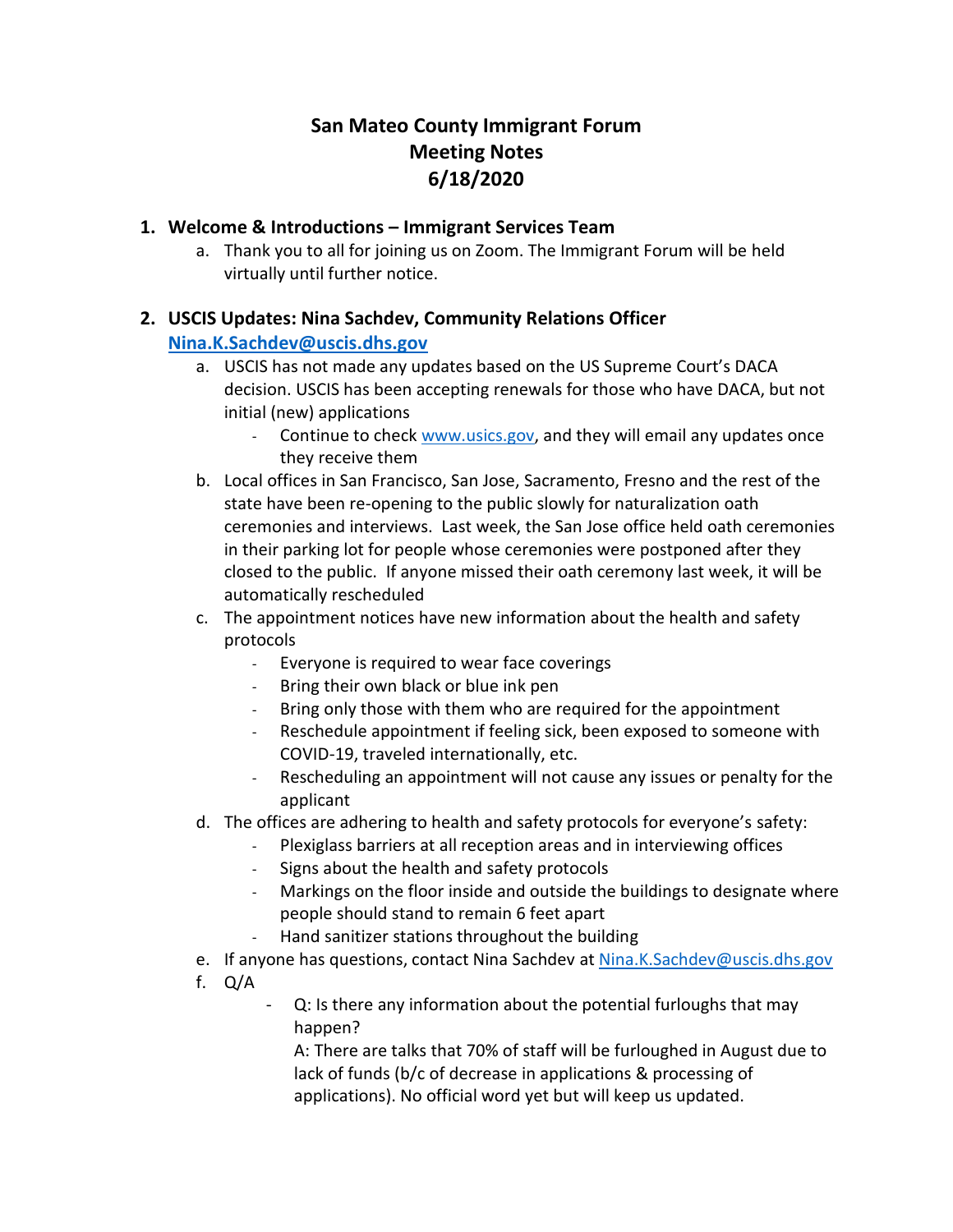### **3. Legal Updates: ILRC**

- a. DACA
	- Supreme Court ruled that DACA is here to stay
	- Prior to this ruling, the state of the program was in limbo for years
	- Chief Justice Roberts ruled that the way the Trump Administration tried to end the program was unlawful – "capricious & arbitrary"
	- However, Trump Administration can try again so far now continue submitting DACA renewals
- b. Gay & Transgender Rights
	- The Supreme Court ruled that federal civil-rights law prohibits employers from discriminating against workers based on their sexual orientation or gender identity, a decision that for the first time extends federal workplace protections to LGBT employees nationwide
- c. SB54
	- California's sanctuary city law will survive after the U.S. Supreme Court declined to take the case on
	- The Supreme Court denied the Trump administration's petition challenging Senate Bill 54, which prevents state and local law enforcement from cooperating with federal immigration enforcement officials (one of California's most progressive pro-immigrant legislation)
- d. Q/A
	- Q: Can new DACA applications be submitted, and how long would it take for the application to be processed? A: There is no official guidance yet on either of these matters. However, the processing of DACA renewals have been very fast (sometimes even within a few days)
- **4. Office of Community Affairs Updates: Census Presentation, Melissa Vergara mvergara1@smcgov.org; smccensus.org**
- For more detailed information, please see Powerpoint located on the Immigrant Services website

[https://cmo.smcgov.org/sites/cmo.smcgov.org/files/documents/files/Immigrant%20For](https://cmo.smcgov.org/sites/cmo.smcgov.org/files/documents/files/Immigrant%20Forum%20Census%20Updates%206-18-20.pdf) [um%20Census%20Updates%206-18-20.pdf](https://cmo.smcgov.org/sites/cmo.smcgov.org/files/documents/files/Immigrant%20Forum%20Census%20Updates%206-18-20.pdf)

- a. We are very close to hitting the 2010 Census response rates (.5 away!)
- b. Census has been extended to October 31<sup>st</sup>
- c. Our office has plenty of lawn signs/t-shirts, and other swag. Please send Melissa an email if interested

# **5. Agency Update Roundtable**

a. **Multicultural Institute:** Virtual outreach daily. Helping people apply for DRAI and helping people submit documents via text or email